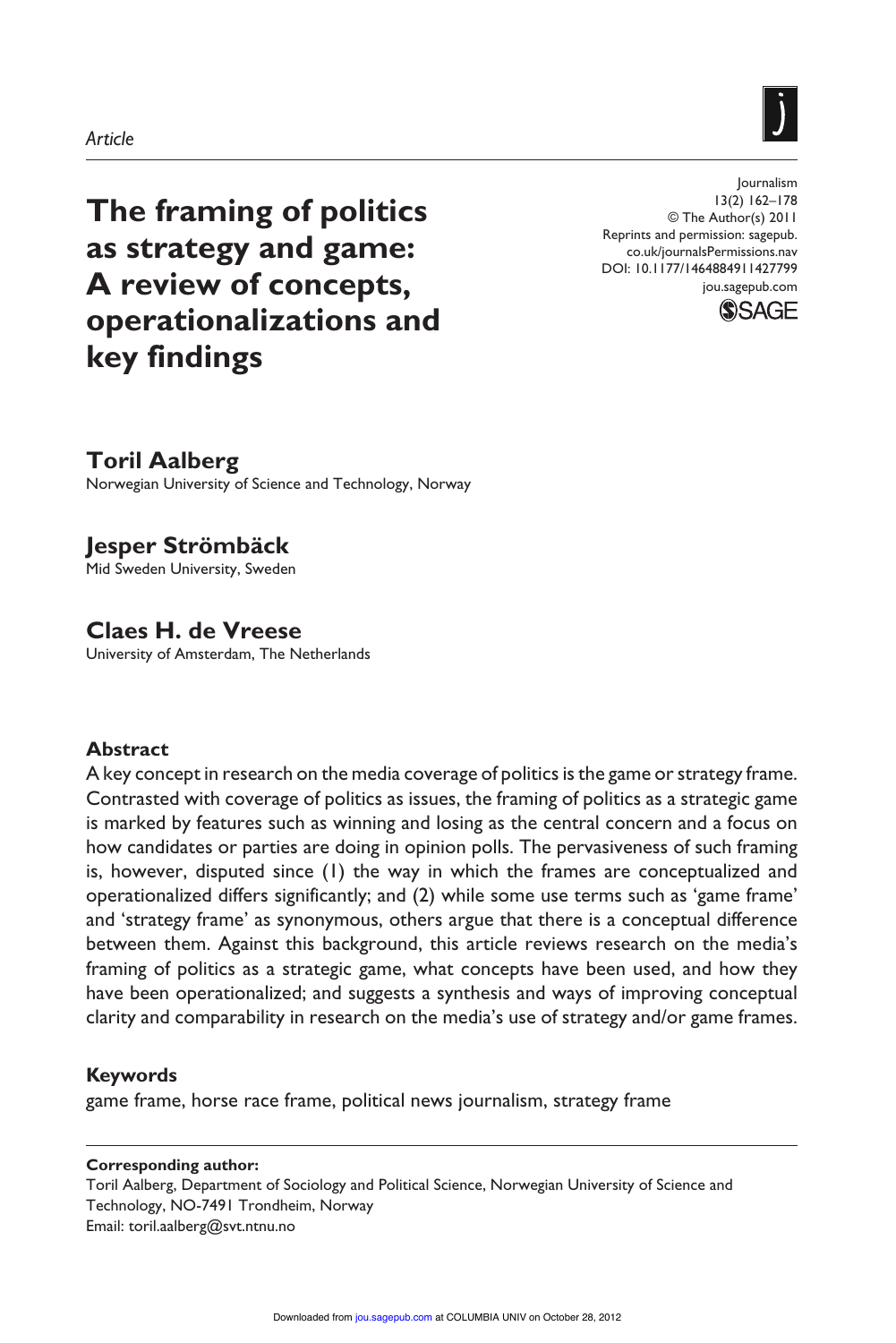## **Introduction**

One of the most important concepts in research on the media's coverage of politics in general, and during election campaigns in particular, is the framing of politics as a strategic game. Broadly defined, the framing of politics as a strategic game is characterized by a focus on questions related to who is winning and losing, the performances of politicians and parties, and on campaign strategies and tactics. This framing is often contrasted with a focus on political substance and issues.

There are several reasons why the concept of a game frame has become so popular. One is that a number of studies have demonstrated that the news media have a strong tendency to frame politics as a strategic game rather than to focus on political issues. Another is evidence suggesting that this type of news coverage has increased over time (Patterson, 1993). A third reason is that some studies have demonstrated that this particular framing of politics increases political distrust and cynicism (Cappella and Jamieson, 1997) or has a negative effect on citizens' knowledge acquisitions, although there are also studies suggesting that this type of framing may boost public interest in politics (Iyengar et al., 2004), offer additional useful information (Irwin and Van Holsteyn, 2008), or that it does not depress political participation (De Vreese and Semetko, 2002).

The growing literature about the media's framing of politics as a strategic game typically shares a common theoretical framework. In terms of how the frames are conceptualized and operationalized, they differ significantly however. We believe this represents a problem, as different operationalizations make comparisons across time, countries or studies problematic. Because of this, there is also little base on which to reconcile or interpret the conflicting evidence about the effects of such framing.

Against this background, the purpose of this article is to review research on the media's framing of politics as a strategic frame, including how the concept has been used, conceptualized and operationalized. First we present the theoretical foundation behind the concept of a strategic game frame. In the next section we review how the concept has been defined and operationalized. The following section focuses on the main findings from previous research, before – towards the end of the article – we suggest a synthesis and how the framing of politics as a strategic game should be conceptualized and operationalized to increase conceptual clarity as well as greater comparability across studies and cumulativity of findings.

## **Theoretical and conceptual foundations**

The concept of framing has been one of the most fertile areas in recent research in journalism and mass communication. While some scholars argue that frames refer to principles of selection and emphasis (Gitlin, 1980), others argue that frames also define problems, make moral judgments and suggest remedies (Entman, 1993). Matthes (2009) found that there is a wide variety of definitions, approaches and types of framing device applied in the framing literature.

He also stresses that frames have been conceptualized at various levels of abstraction. For instance, Semetko and Valkenburg (2000) made a distinction between issue-specific and generic frames. While issue-specific frames apply only to certain issues, generic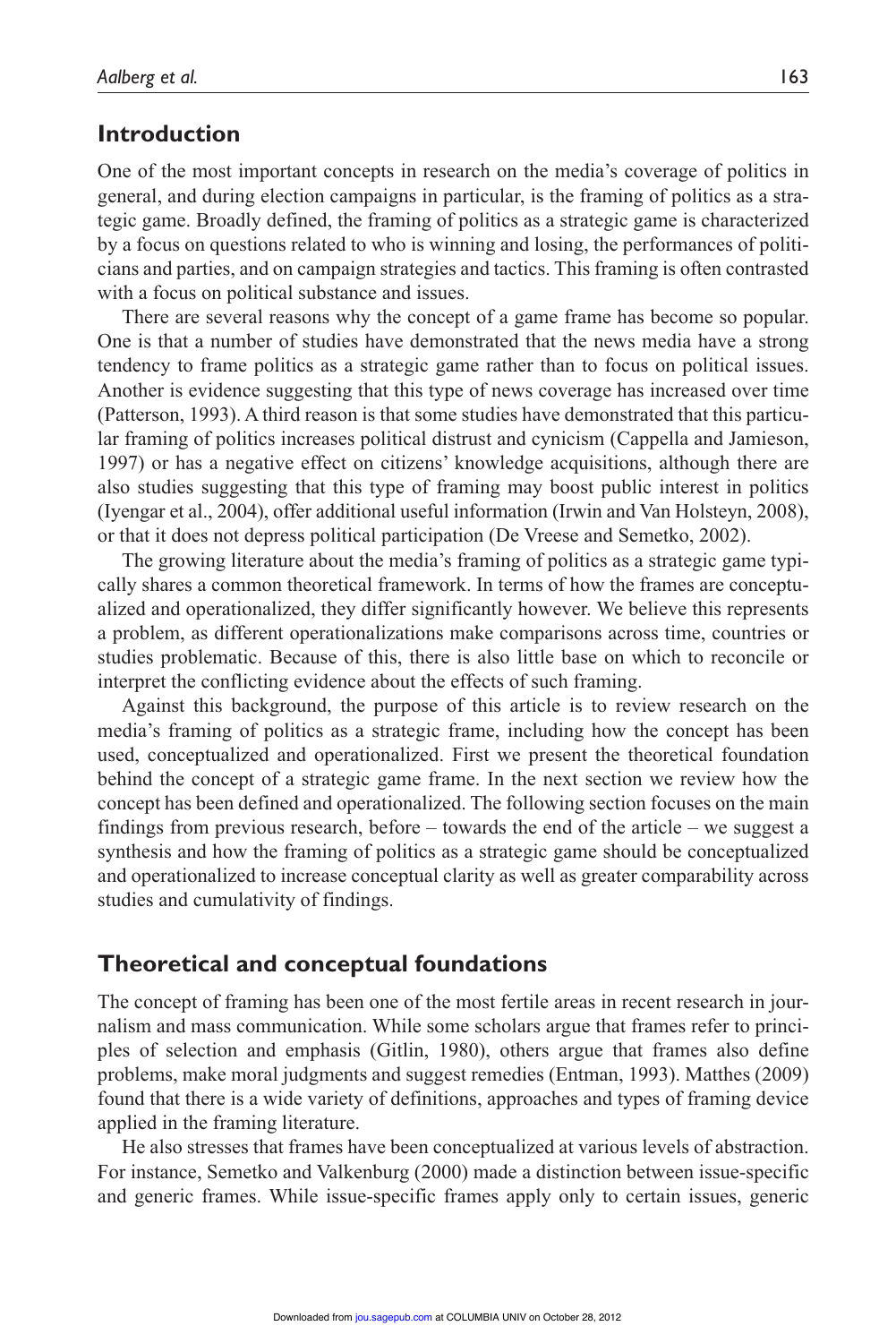frames typically describe structural aspects and features of news that can apply across different topics or issues (Matthes, 2009: 360).

In this article we focus on the generic frame often identified as a game or strategy frame, while other frames will be ignored. In *Out of Order*, Patterson (1993) showed how American campaign news has shifted away from its traditional descriptive and issueoriented mode to a more interpretive and game-oriented approach. The argument goes that back in the 1960s, the US news media typically reported on the events of the day by devoting a significant amount of time towards the candidates' speeches, while newer political journalism focuses less on the political messages and more on the candidates' motives and tactics. According to Patterson's and other accounts, the strategic game frame now dominates at least US mainstream political news coverage (Cappella and Jamieson, 1997; Fallows, 1997; Farnsworth and Lichter, 2011; Jamieson, 1992).

Patterson (1993) and Fallows (1997) link the rise of the strategic game frame to changes in the political system and the news business. Modern styles of campaigning rely on increasingly sophisticated strategies to manage their political platforms and images. As strategic political communication has become more professionalized, news journalists see it as their job to uncover the strategies. This is also a defense mechanism against continually being 'spun' by parties or candidates, important since most journalists want to protect their autonomy and avoid being accused of taking sides politically. By focusing on strategic aspects of the political game, political reporters maintain an apparent stance of both independence and objectivity. Zaller (2001: 248) consequently suggests a 'rule of product substitution', according to which 'the harder presidential campaigns try to control what journalists report about their candidate, the harder journalists try to report something else instead'. The framing of politics as a strategic game may thus be one of the most important means by which journalists attempt to achieve control over the news.

Meanwhile, the rise of television, new technology and commercialism may also have increased the focus on politics as a strategic game (Andersen and Thorson, 1989). Not only does the strategic game frame allow journalists to more easily produce stories on deadline, this approach also demands fewer resources than research into the substance of complex public policy debates (Fallows, 1997). The proliferation of polling also allows news media to cover the state of the horse race quickly and efficiently, and news organizations have consequently become among the most important commissioners in the polling business (Brettschneider, 1997; Sonck and Loosveldt, 2008). Moreover, an additional bonus is that a poll provides the news story with a scientific touch and a sense of objectivity compared to a story relying only on the journalists' observations or references of political messages (Lavrakas and Traugott, 2000). Finally, a focus on celebrity candidates, their backgrounds, or their successes or failures appears to draw larger audiences (Iyengar et al., 2004).

While changes in the political system and the news industry are used to explain the rapid increase in politics covered as a strategic game, the attractiveness of this frame is also related to its newsworthiness. At the most basic level it fits many of the key news values that have been prevalent in the news business for decades (Galtung and Ruge, 1965). For instance, framing politics as a strategic game reflects journalism's enduring focus on drama, conflict and negativity, and typically involves elite individuals or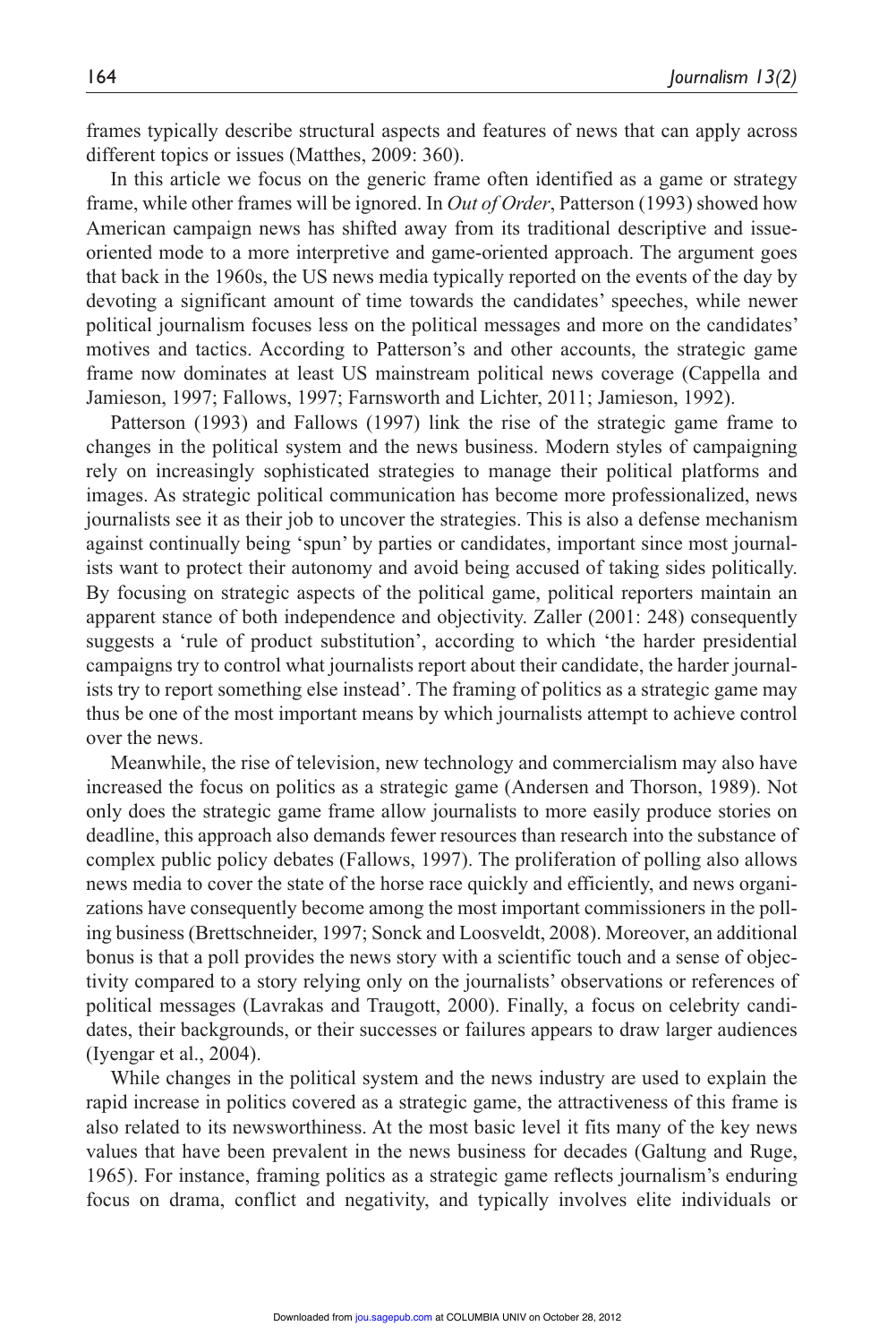political groups. But it also reflect journalists' tendency to 'personalize' the news (Van Aelst et al., 2012). Thus, a focus on the strategic game provides reporters with the currency and novelty they need for their daily news material (Skewes, 2007). Analysis of policy visions and issues may on the other hand appear stale and repetitive.

Although scholars have theorized much about the general increase and popularity of the strategic game frame, there has not been much focus on why journalists might emphasize the game of politics in some news contexts and not in others. Most studies have documented the predominance of the game frame in election news, but the game frame is also relevant for non-election periods. Lawrence (2000) suggests that news organizations' likelihood to produce strategic game-framed news over substantive issue-framed news is context dependent, depending on for instance the policy phase. The strategic game frame, Lawrence (2000) argues, is less likely to be applied in the implementation phase of policy making.

Context is, however, not only a question of policy phase. Equally important is the geographical context. Several US scholars (Fallows, 1997; Lawrence, 2000; Patterson, 1993) argue that the game frame dynamics are most likely to originate from Washington and occur on a national level, as opposed to a more regional or local level. These US scholars have, perhaps naturally, only focused on US politics. But the political communication culture may also differ on a cross-national dimension. Although the tendency to frame politics as a strategic game occurs in virtually all countries (Strömbäck and Kaid, 2008), the game frame is often assumed to be particularly dominant in the commercial US news coverage (Patterson, 2000). In countries with different political structures and media systems, such as proportional multi-party systems and news markets more regulated by the state, issue frames are assumed to be more common (Binderkrantz and Green-Pedersen, 2009). The most important antecedent of the framing of politics as a strategic game, established thus far, appears to be degree of commercialism (Strömbäck and Van Aelst, 2010).

# *Effects*

One of the key reasons for scholars to have such an interest in the strategic game frame is based on the assumption that such framing may have negative consequences for democracy (Cappella and Jamieson, 1997; Jamieson, 1992; Patterson, 1993). When the news media reduce their focus on substantive issues and focus on strategies and character traits, it is claimed to undermine political information and engagement and activate political cynicism. This happens because the strategic news frames make politicians' selfinterest more salient and depress knowledge on policy positions. Although strategic news also carries some information about policy problems and solutions, Cappella and Jamieson (1997) argue that strategic news frames predispose the audience to attend to and recall strategic rather than substantive information. Even if some substantive information is offered, people are purportedly less likely to absorb it (Valentino et al., 2001b). This happens because strategic game frames distract readers from the substance of the story. In other words, it is argued that strategic game frames have negative implications for democracy as they depress and reduce a politically informed citizenry.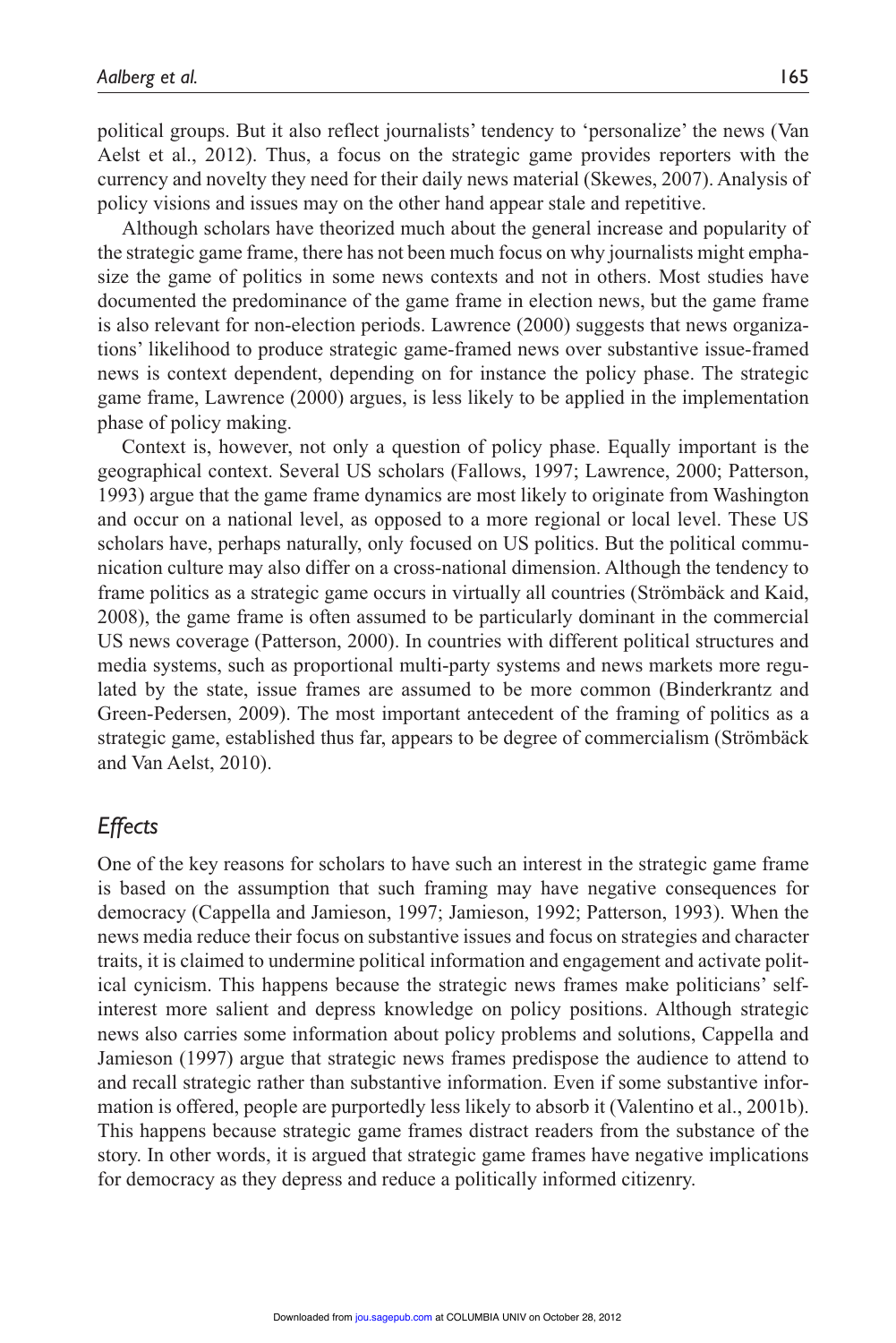In *Spiral of Cynicism* (1997), Cappella and Jamieson declare that strategic knowledge is a kind of cynicism, the main reason being that strategic news coverage implies motives that are based on politicians' self-interest rather than the common good. Strategic game frames tally evidence about the self-interested nature of the political process and its players. Therefore, they argue, those who consume a lot of news that is framed this way become more cynical. Several experimental studies have confirmed such a tendency (De Vreese, 2004; Rhee, 1997; Valentino et al., 2001a, 2001b). Those who are exposed to strategically framed coverage of politics are significantly more prone not only to psychologically adopt the strategy frame in their interpretations and evaluations of political behavior, campaign processes and issues, they also prove more cynical as a result of the exposure. Cappella and Jamieson (1997: 238) describe how this turns into a spiral of cynicism. Because politicians see that conflict and strategy receive more news coverage, and news journalists believe that strategic coverage is what the public wants, both reporters and political leaders minimize public access to substance. The cynicism of those remaining attentive is fed by the resulting news diet, while others disengage. The final claim in the theoretical reasoning behind the negative effects of a strategic game frame is that it causes citizens to disengage. For example, both Patterson (1993) and Cappella and Jamieson (1997) suggest that voters are turned off by the media's routine emphasis on the game frame characterized by horse race journalism and extensive coverage of opinion polls. If the public perceives politics as a game played by insiders based on selfinterest, the result will be mass disengagement from political participation (Blumler and Coleman, 2010).

However, not all scholars are convinced that the tendency to frame politics as a strategic game has negative effects on citizens' knowledge, trust and engagement (Meyer and Potter, 1998; Newton, 2006; Norris, 2000; Zhao and Bleske, 1998). Some of these scholars argue that coverage of opinion polls rather stimulates attention to politics because the strategy frame makes the news coverage more exciting. It can also be argued that polls constitute important pieces of political information especially in multi-party systems where strategic voting is legitimate to either bring parties above the electoral threshold or to affect the likely coalition combination (Irwin and Van Holsteyn, 2008; Kedar, 2009). Others merely claim that the assumed effects are highly exaggerated (Newton, 2006).

Few scholars would, however, dispute that the media have a strong tendency to frame politics as a strategic game. Most scholars also draw on the same theoretical foundations. Still, beyond that, a consensus on the level, the degree or even the content of strategic game coverage is often absent. We believe that an unclear conceptualization – mapped in the next section – is one major explanation behind this lack of consensus.

## **Conceptual definitions and dimensions**

A review of the literature reveals a development in the terminology. The original horse race news became part of the game frame which was later discussed as part of the strategy frame. The initial literature, however, did not use the term 'strategic game frame'. Jamieson (1992: 165–167) discusses a '*strategy* schema' where journalists focus on who wins and how, and candidates are seen as performers in a game or in a war. Patterson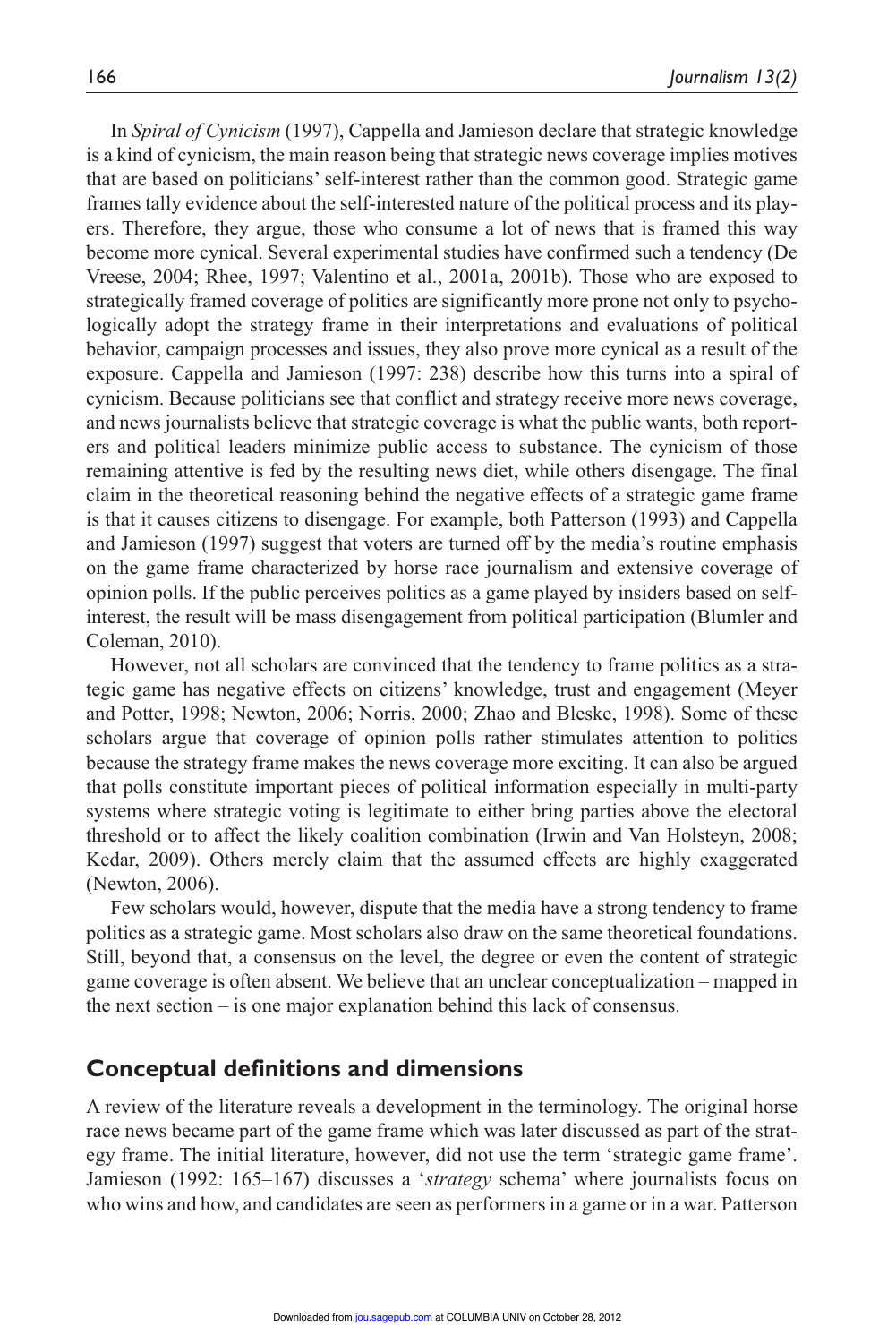| Game frame                 | Strategy frame                   |
|----------------------------|----------------------------------|
| Opinion polls              | Campaign strategies and tactics  |
| Election outcomes          | Motives and instrumental actions |
| Winners and losers         | Personality and style            |
| Language of sports and war | Metacoverage                     |

**Table 1.** Two main dimensions of the strategic game frame

(1993: 57–58), on the other hand, talks about a '*game* schema' of political reporting, structured around the notion that politics is a strategic game in which candidates compete for advantage. A few years later Cappella and Jamieson (1997: 33) call it a 'strategy *frame*' that emphasizes who is ahead and behind and the strategies and tactics of campaigning necessary to position a candidate to get ahead or stay ahead. Although they use somewhat different terms, 'strategy schema', 'game schema' and 'strategy frame' are, however, used as interchangeable. This is also the dominant interpretation, and typically scholars only separate between a 'strategic game frame' and a 'policy or issue frame' (Lawrence, 2000).

Recently, however, some scholars have argued that there is a conceptual difference between a game frame and a strategy frame (Binderkrantz and Green-Pedersen, 2009; De Vreese, 2005; De Vreese and Semetko, 2002; Valentino et al., 2001a). A focus on political processes in news stories, they argue, can mean different things and have different effects on the public. Research has suggested that the presence of opinion polls and the use of war language – what we may call a 'game frame' – do not always boost cynicism (De Vreese, 2005; De Vreese and Semetko, 2002; Valentino et al., 2001a). It may even increase public interest in politics, as Iyengar et al. (2004) suggest, by making politics more easily understandable and the race more exciting. In contrast, the 'strategy frame', which focuses more on politicians' style, actions, and motivations, has been argued to be more likely to drive cynicism than the media's focus on polls and the horse race (De Vreese, 2005: 295).

In the literature, a number of subframes have been suggested and used in studies of strategic game frames. In Table 1 we try to map the most commonly used frames and terms according to their resemblance with the 'game frame' and the 'strategy frame' respectively.

In its pure form, the game frame is dedicated to what is often labeled horse race journalism. This type of news coverage has a strong focus on winners and losers and is typically related to opinion polls and election outcomes. Quite often these news stories also involve a language of war or games to describe the campaign. One of the reasons why the 'game frame' may be different from the 'strategy frame' is that it offers a more *indirect* form of strategic information. This content may either supplant substantive information or simply draw attention away from issues and towards the political drama. Here evidence based on experiments (Valentino et al., 2001a) suggests that polls and war language do not increase respondents' focus on strategy, although they do reduce voters' focus on issues.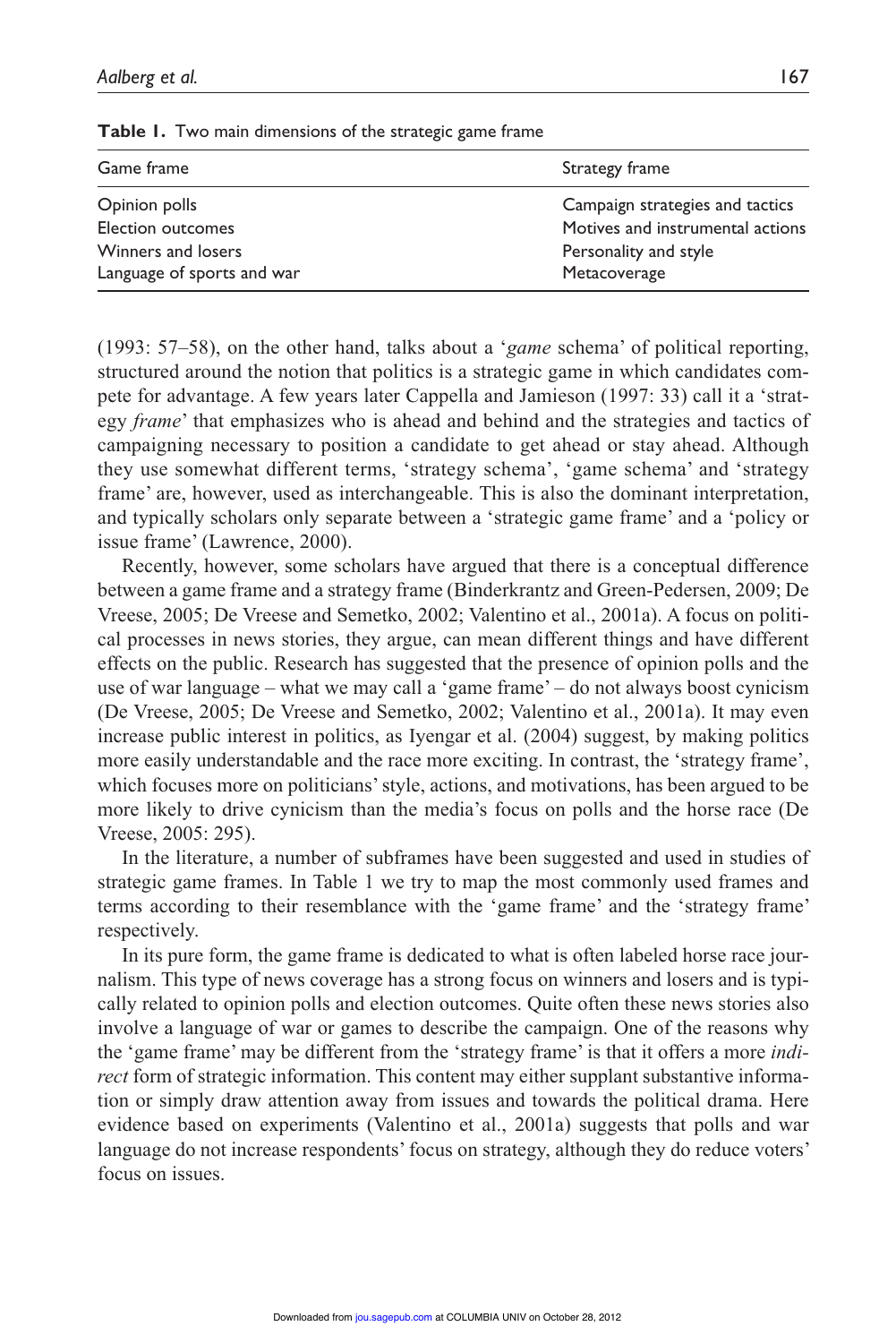The mostly cited element of the strategic frame involves the journalistic focus on a candidate or a party's motives for taking a particular policy stand. Stories containing this element directly imply that political actors are primarily interested in garnering votes, rather than pursuing solutions for important social problems. Therefore, these elements, including personality and style, motives and instrumental actions, are at the core of the strategy frame (Valentino et al., 2001a). Some also stress that internal or external conflicts and relations are an important part of the strategy frame (Binderkrantz and Green-Pedersen, 2009). Finally, the concept of metacoverage may also be linked to the strategy frame. Metacoverage refers to news stories where the media provide selfreferential reflections on the relationship between professional political strategists and political journalism (Esser et al., 2001). As pointed out by De Vreese and Elenbaas (2008), the term metacoverage is, however, a broad term that comprises several mediarelated themes.

# **Operationalizations**

Although most scholars investigating the framing of politics as a strategic game make references to the same scholarly work, how this framing has been operationalized in quantitative content analyses differs significantly. To begin with, some scholars investigate the framing of politics as a strategic game on a dominant frame basis, whereas others investigate it on a present-absent basis. Among those who investigate this framing on a dominant frame basis, it is common to perceive this framing as opposed to an issue or substance frame. Patterson (1993), for instance, distinguishes between 'policy schema' and 'game schema', where 'News stories were placed in the game category if they were framed within the context of strategy and electoral success'. The policy category on the other hand was used if stories were framed within the context of policy and issues, but Patterson also included 'leadership problems' within this frame. Lawrence (2000: 100) similarly distinguishes between an 'issue frame' and a 'game frame', while she also allows for 'mixed' framing. Broadly, the 'issue frame' is defined as stories about policy problems and solutions, descriptions of politicians' policy stands, and implications of different proposals or legislations, while the 'game frame' is defined as stories about winning or losing in elections, legislative debates or politics in general, strategies for winning, and stories about how politicians or parties are themselves affected by political processes.

Strömbäck and Dimitrova (2006, see also Aalberg and Brekken, 2007; Strömbäck and Aalberg, 2008; Strömbäck and Luengo, 2008; Strömbäck and Shehata, 2007; Strömbäck and Van Aelst, 2010) also code the issue and the game frames on a dominant frame basis, although they label these the game and issue *meta frame*. The game frame is defined, in broad terms, as focusing on politics as a game, personality contest, and as strategies and tactics for winning, while the issue frame is defined as news stories focusing on the substance of political problems, issues, or proposals. Binderkrantz and Green-Pedersen's study of Danish radio news (2009) also codes the framing of politics as a strategic game on a dominant frame basis, although they make a distinction between five dominant frames. The frames they include are the policy frame, the electoral frame, the internal party frame, the interparty relations frame, and 'other processes' (2009: 175–176). The first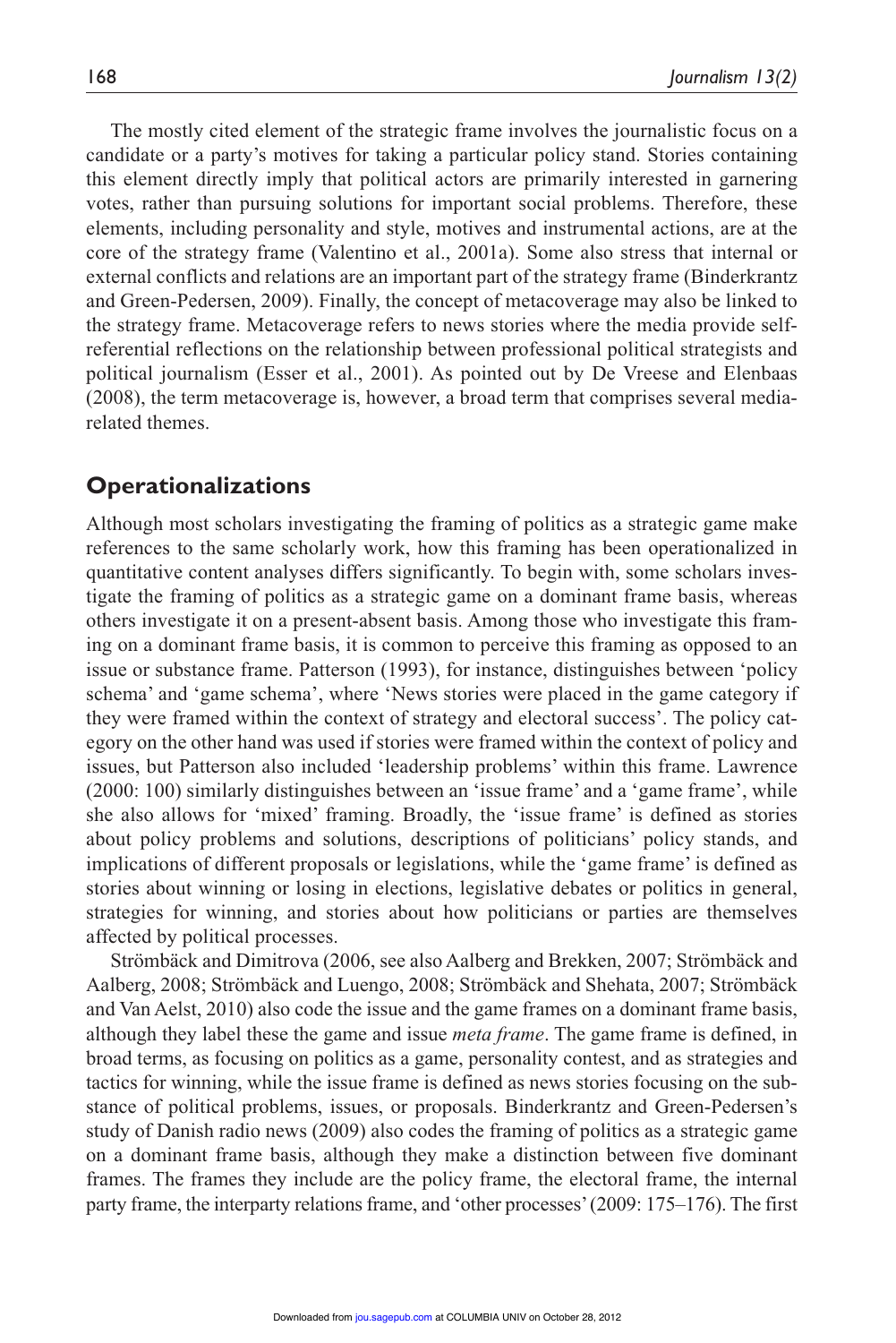of these corresponds to what others label the 'issue frame', while the other frames correspond to the 'game frame'. The number of dominant frames is also expanded in Benoit et al.'s (2005) study of topics. They separate between topics that are dominated by policy and character, horse race, voter's reactions, scandal, and election information. Moreover, the horse race topic is divided into eight sub-categories: strategy, campaign events, polls, predictions, endorsements, vote choice, fundraising, and spending.

Aside from studies investigating the framing of politics on a dominant frame bases, there are some that code for more than one issue or topic per news story. Just et al., for example, code up to two issues or topics per story, making a distinction between 'campaign' and 'substantive issues' (1999: 27). Jamieson investigates the primary and secondary structure for each story, and codes for the main structure on each level. The frames or categories used in this study are 'strategy', 'strategy with poll', and 'issue' (1996: 27–28).

There are also a number of studies investigating frames on a present-absent basis. Sheafer et al., for example, coded the three (or fewer) main substantive and three (or fewer) main campaign-strategic topics per news story, using as main categories the issue frame and the game frame. Issue frame: … was defined as coverage of any substantive issue, such as the state of security or the economy, and candidates' issue positions. A game frame in a news item was defined as coverage of party strategies and tactics, as well as the candidates' traits. (2008: 211).

Farnsworth and Lichter similarly make a distinction between horse race and policy focus, and both can be present in a news story (2011: 45).

De Vreese uses the term 'strategic news', generally defined as 'a focus on winning and losing, emphasis on language of war and games, focus on politicians and citizens as 'performers, critics and audiences', and focus on candidate style and perceptions' (2003: 81–82). This frame was operationalized as two dichotomous variables. In another study, De Vreese and Semetko investigate the coverage of the 2000 Danish referendum on the euro. Here 'strategic news coverage' was again used as term and coded (2002: 623–624) on a present-absent basis. All stories were coded for the presence of emphasis of performance, style, and perception of the candidate; analysis of candidate actions as part of a consolidation of positions; and language of wars, games, and competitions.

Kerbel et al. (2000: 13–15) investigate numerous different frames, each coded as present or absent and, if present, whether it was of primary, secondary, or peripheral presence. Two frames are classified as 'politics', namely the 'horse race/strategy frame' and the 'public opinion frame'. Two other frames are defined as 'media process' and 'political process'. In addition, they investigate four frames classified as 'ideas': 'issues', 'ideology', 'retrospective evaluations', and 'prospective evaluations.' Thus, the distinction between the 'political game' and 'issues and substance' is present also in this study.

In addition to the above studies, a number of comparative studies by Strömbäck and colleagues have investigated the presence or absence of different frames conceptualized as subframes of the metaframe of politics as a strategic game. Among the frames included are: the 'horse race frame', 'governing frame', 'political strategy frame' and 'news management frame'. In one of the most recent studies, Strömbäck and Dimitrova (2011) investigated the framing of politics using three variables, coded on a present-absent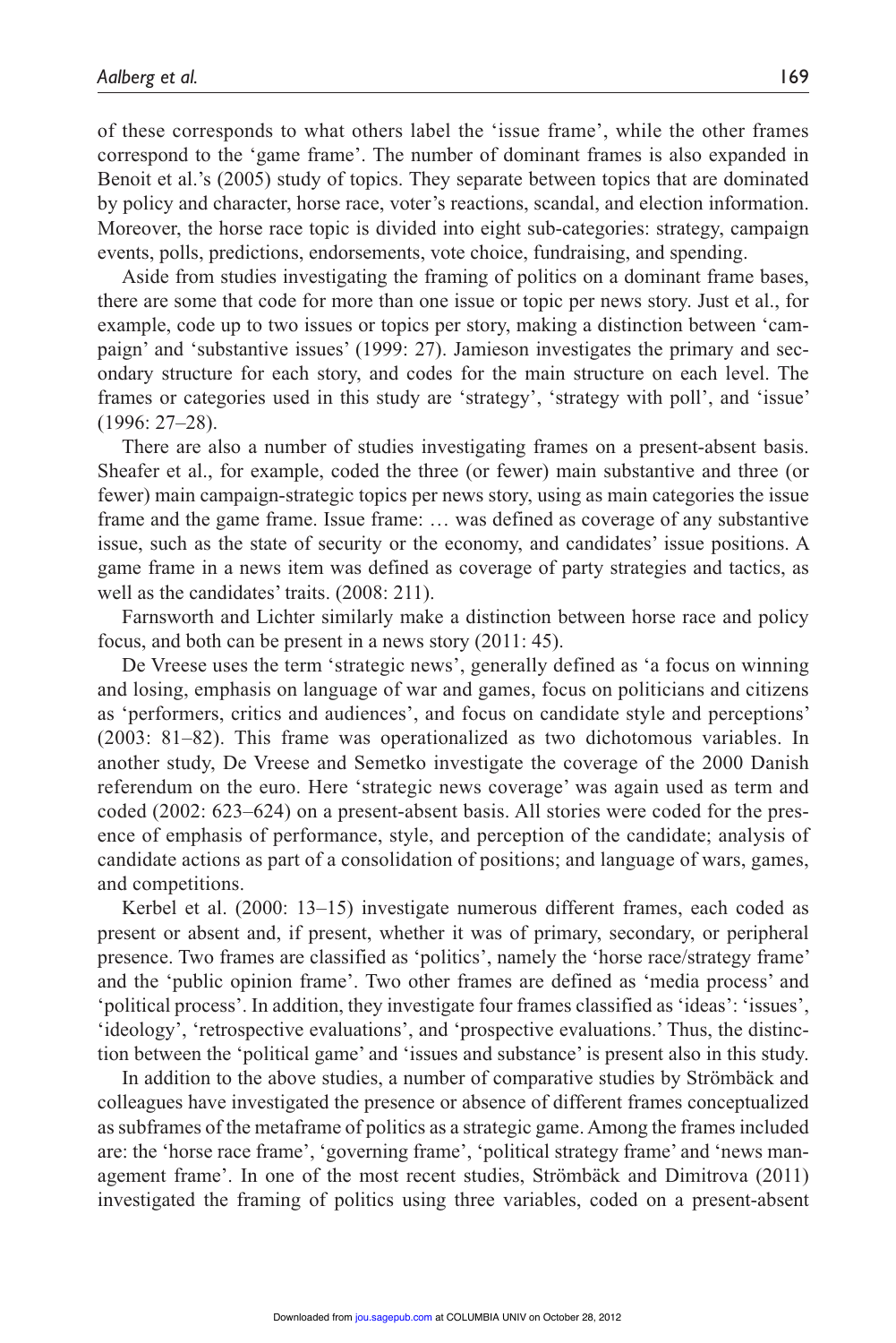basis, conceptualized as part of framing as a strategic game. These variables asked whether the news story deals with (1) 'politicians or parties winning or losing elections, legislative debates, governing negotiations, or winning or losing in politics generally'; (2) 'politicians' or parties' strategies for winning elections, negotiations or issue debates'; and (3) 'polls and politicians' or parties 'standing in the polls'.

Also related to framing of politics as a strategic game is research on the media's metacoverage (Esser, 2009; Esser and D'Angelo, 2003, 2006). According to Esser and D'Angelo (2003: 619), metacoverage 'is defined as coverage of media politics that explicitly describes the role in shaping campaign events and outcomes played by the news media, communications technology, public relations, and media organizations not traditionally tied to the news media'. Altogether they identify six frames: press conduit frame, press strategy frame, press accountability frame, publicity conduit frame, publicity strategy frame, and publicity accountability frame. These frames would, in other studies, probably be conceptualized as part of the framing of politics as a strategic game.

To sum up, two main patterns can be detected in the literature with respect to operationalizations. One is to code the strategic game frame on a dominant frame basis, typically opposed to a policy frame, while the other is to distinguish between a number of subframes based on their presence or absence in the news stories.

# **Key findings**

Despite the variety of operationalizations, virtually all studies find that the framing of politics as a strategic game is highly common, although the evidence is mixed with respect to trends across time. In this section, we highlight some of the key findings. Beginning with studies that investigate the framing on a dominant frame basis, Patterson (1993: 73–74), investigating a random sample of *New York Times* front-page stories on elections, found that the share of news stories where the game frame was dominant increased from less than 50 percent in 1960 to more than 80 percent in 1992. Binderkrantz and Green-Pederson (2009: 177–180), distinguishing between five frames in their study of Danish public service news between 1983 and 2005, found that the 'policy frame' was dominant in *non-election* periods. In election periods the most common of the frames related to politics as a strategic game was the 'electoral frame'. Also based on a dominant frame approach, Aalberg and Brekken (2007: 188) showed how the use of a strategic game frame changes considerably even within election campaigns, from 57 percent three weeks before election day to 72 percent one week before the general election.

Turning to studies that investigate framing on the basis of 'topics', Benoit et al. (2005) investigated *New York Times*' election news coverage between 1952 and 2000. They found that 'horse race' accounted for, on average, 40 percent of the news stories, but with no linear increase over time. They found that the most common 'types of horse race coverage' were 'strategy', 'events', and 'polls'. Just et al. (1999: 33) also found that 'campaign messages exceed policy messages' in all investigated media, but particularly in local television news. Similarly, Jamieson (1996: 16) found that 'strategy or "horse race" coverage remains the prevailing press structure' in both print and broadcast US media between 1960 and 1992, although she did not find a linear trend across time.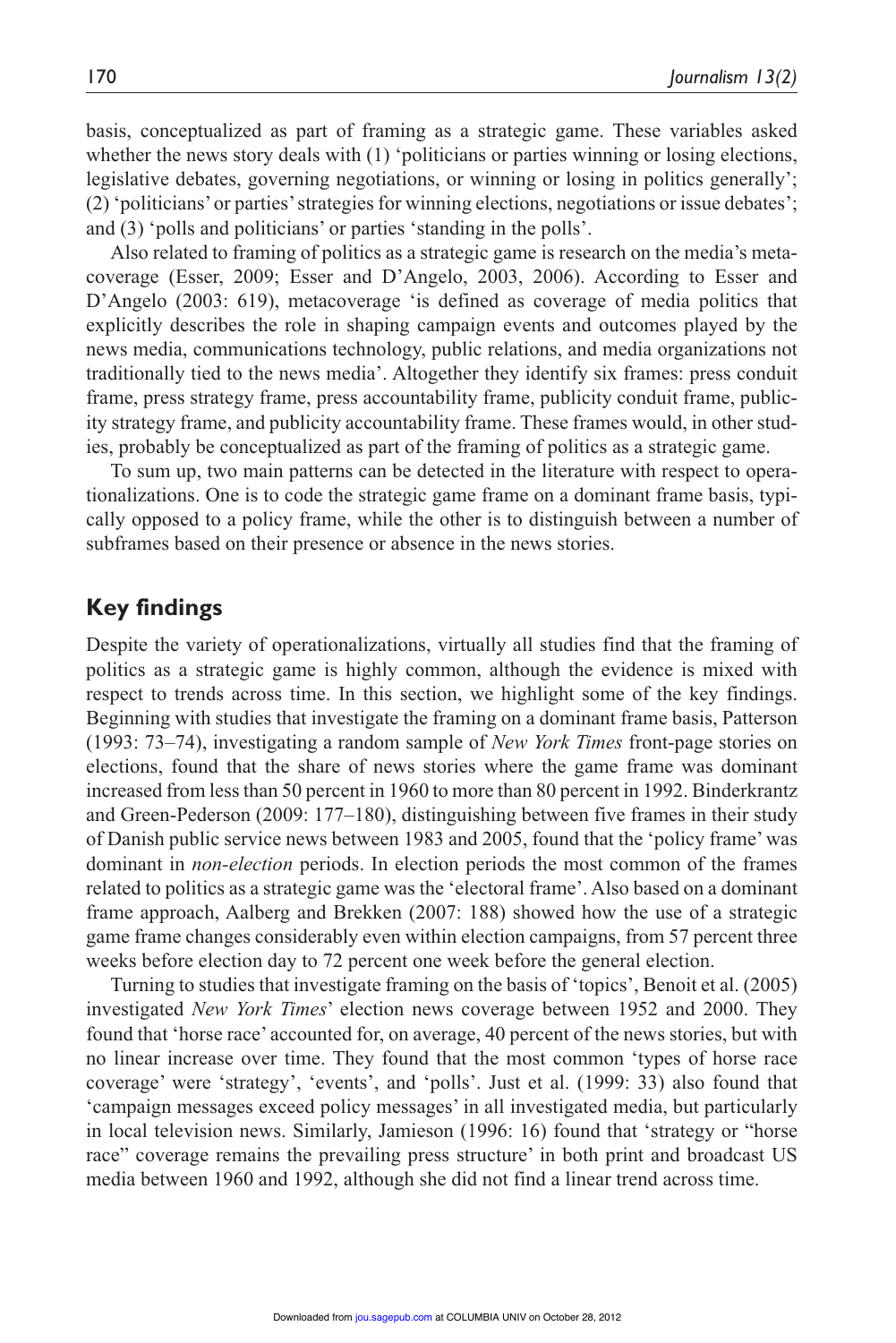With respect to studies that investigate different frames on an absent-present basis, a wide variety of frames are used, making comparisons across studies even more complicated. Some key results are nevertheless worth highlighting. Sheafer et al. (2008: 211–212) found that Israeli newspapers applied the game frame more often than the issue frame in all elections between 1949 and 2003, while Israeli television news did so in all elections but one between 1992 and 2006. Esser and Hemmer (2008: 297) similarly found that 'strategic framing' was dominant on German television news in all elections between 1994 and 2005. Farnsworth and Lichter (2011: 45) found stories focused on the horse race outnumbered stories focused on issues on US television news in all elections between 1988 and 2008, with the exception of 2004. None of these studies found a linear trend across time.

While most studies are focused on a singular country, there are some comparative studies investigating the framing of politics on a dominant frame basis. Strömbäck and Dimitrova (2006: 140) found that the 'game metaframe' was significantly more common in US (67%) than in Swedish (50%) newspapers. In other comparisons, Strömbäck and colleagues have found that the game metaframe was dominant in between 53 and 66 percent of Belgian, British, Norwegian and Spanish news stories (Strömbäck and Aalberg, 2008; Strömbäck and Luengo, 2008; Strömbäck and Shehata, 2007; Strömbäck and Van Aelst, 2010). Taken together, these studies suggest that this frame is highly present across a number of countries, even if there are some differences across countries.

Other studies generally confirm that frames related to the strategic game are highly common in different settings. De Vreese and Semetko (2002) found that in terms of topic in the different media's coverage of the Danish referendum about the euro, between 25 and 69 percent of the Danish media was dominated by 'strategy'. The most consistently and commonly used indicator was 'use of war, games, and sports language'. Kerbel et al. (2000: 17) found that 'horse race/strategy' was the most commonly used primary and secondary frame reference in US television news, while Strömbäck and Dimitrova (2006) found that the 'horse race' and the 'political strategy' frames were more common in both Sweden and the USA than the 'news management' and the 'politicians as individuals' frames. Both frames were more common in the US than in the Swedish news coverage. In a comparison of Swedish and Norwegian election news, Strömbäck and Aalberg (2008) found that the most present frame in Sweden was the 'horse race' frame, while the most present frame in Norway was the 'governing' frame.

Looking finally at studies investigating the metacoverage in campaign news, Esser and D'Angelo (2006) found that different topics related to electioneering, campaigning, public opinion – that is, the political game – were more common than topics related to policies and issues in all three countries, and that the share of stories with metacoverage was highest in the USA, followed by Germany and then Britain. On average across countries, the most common frame was the press conduit frame, followed by the publicity strategy frame.

To sum up, this review shows that there is a large body of research on the framing of politics as a strategic game and that many scholars largely share a common theoretical framework; but also that there are clear differences in how the frames are conceptualized, operationalized, and in the terminology. This makes it very difficult to make comparisons across studies, which decreases research cumulativity and hampers research into the antecedents and effects of this – or these – framings of politics. To remedy this, there is a great need to move towards greater conceptual clarity.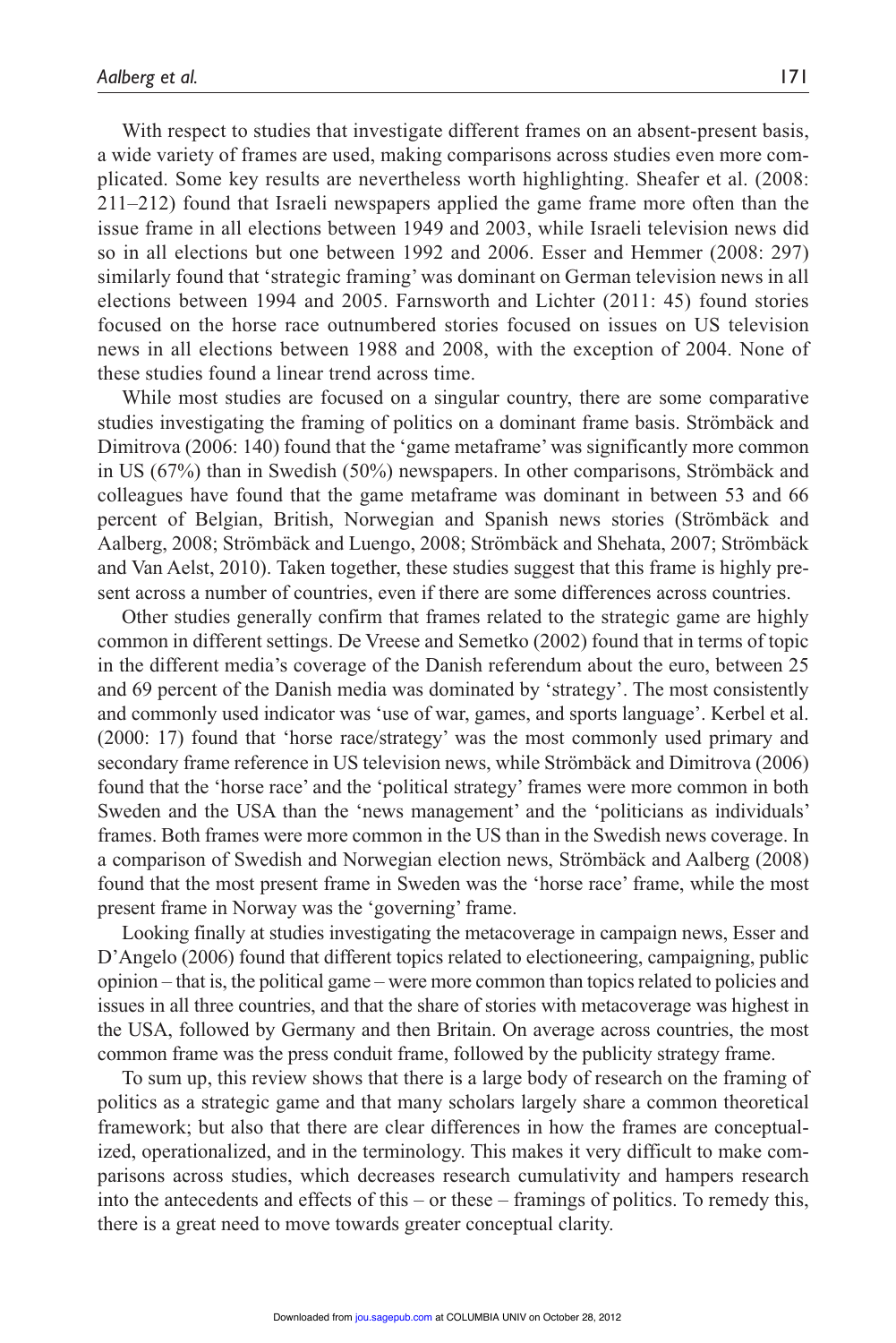## **Towards conceptual clarity**

One of the most important reasons to care about game and strategy framing has to do with the assumed effects of these frames. It is assumed that *horse race news*, focused on opinion polls and interpreted as a game of who is winning and losing, is distracting citizens from the substance of politics (Patterson, 1993). It is also assumed that strategy framing, by portraying politics with a focus on politicians' self-interest, depresses knowledge gains about policies and substance, increases political cynicism, and depresses political engagement (Cappella and Jamieson, 1997). It is assumed that meta news framing, focusing on the role of the media in politics and on how politicians try to influence the media, reflects badly on public perceptions of politics, the media, and communication professionals (De Vreese and Elenbaas, 2010).

It is with these assumed and partially demonstrated effects that we should focus the endeavor to synthesize and define the concepts. Underlying this question is a conundrum which is largely unsolved in the communication literature, namely what a frame is and how to measure it. Recent overviews (D'Angelo and Kuypers, 2010; Matthes, 2009) show that the notion of framing is approached from a variety of angles. In this article we have focused on one type of generic *frame in the news* and thus discard other, more macro-inspired approaches to studying, for example, cultural frames. Game and strategy frames belong to the notion of generic news frames (De Vreese, 2009), which implies that they can be used in relation to different issues, that they have been identified in different political contexts and media systems, and that they are inherent to the work routines of journalism. As such, generic frames are better suited for comparative research than issue-specific frames. But this also indicates that they are even more dependent on standardization and conceptual clarity.

Our overview suggests that it makes sense to distinguish between two dimensions in the study of strategic game frames: the *game frame* and the *strategy frame*. We propose the following definitions:

- 1 The *game frame* refers to news stories that portray politics as a game and are centered around: who is winning or losing elections, in the battle for public opinion, in legislative debates, or in politics in general; expressions of public opinion (polls, vox pops); approval or disapproval from interest groups or particular constituencies or publics; or that speculate about electoral or policy outcomes or potential coalitions.
- 2 The *strategy frame* refers to news stories that are centered around interpretations of candidates' or parties' motives for actions and positions; their strategies and tactics for achieving political or policy goals; how they campaign; and choices regarding leadership and integrity, including personal traits. It also involves different types of media strategies, including news coverage of press behavior.

We thus consider the game frame and the strategy frame as two equal but different dimensions of the larger *strategic game* frame. This distinction is in line with the conceptual origins of the two frames: one taking a starting point in the use of polls and the horse race; the other taking a starting point in the interpretative nature of journalism. We maintain the importance of this distinction as somewhat different effects have been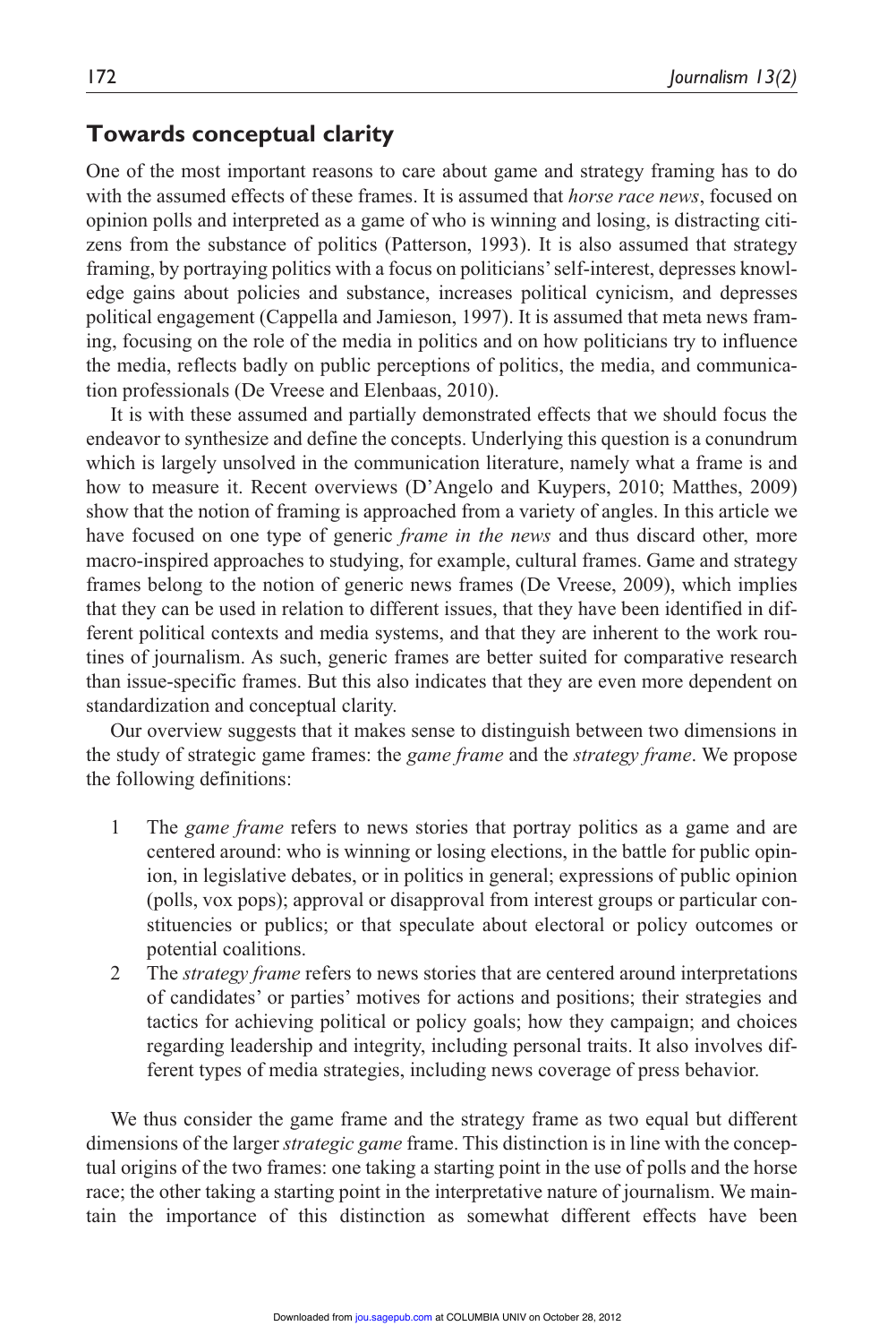demonstrated for these two frames. Our review suggests that there is not a lot of evidence that polls and the game frame, as defined above, have strong negative effects on the public (see also Valentino et al., 2001a). Although the game frame may 'distract' the public from substantial issues, it clearly also has the potential to boost public interest in politics (Iyengar et al., 2004). On the other hand, there is more ample proof to suggest negative effects of strategy frames on, most notably, different forms of political cynicism.

Although the game, strategy, and potentially even meta news frames can be seen as related (De Vreese and Elenbaas, 2008) and part of a larger macro frame (Strömbäck and Van Aelst, 2010), it is important to distinguish the constituent parts of such a 'higher level' frame. How separate the different frames are in actual news coverage remains to be explored, but only by capturing these different dimensions may we be able to investigate the linkages between the different frames and learn about their impact on the public.

# **Conclusion: Towards increasing comparability and cumulativity**

Most research on the strategic game frame to date is single country studies, and, while there are some comparative studies, most include only a few countries at the time. While research shows that the game and strategy frames have become important features of news around the world, the level of such framing and the conditions under which they are most likely to occur remains to be comprehensively investigated.

For such research to be comparable across studies, we believe it is imperative to use a set of standardized variables and coding instructions. They should also target the different facets of the strategic game frame and be designed to maximize the validity of the variables and intercoder reliability. To this end, we suggest a list of variables as operationalizations of the macro strategic game frame and the constituent game and strategy frames. The suggested operationalizations are developed for quantitative content analysis, using the full news stories as the unit of analysis, and to be applicable in research on both print and broadcast media. Here we present the variables, with the full coding instructions included in the Appendix. As intercoder reliability is usually higher for variables coded on a present-absent basis, most of the operationalizations we suggest have this structure.

To measure the extent to which the media apply a game or strategy frame, we suggest four variables that, for the game frame, pertain to the reference to opinion polls, election outcomes, winners and losers, and the language of sports and wars (see Appendix for the specific item wording). To measure the extent to which the media apply a strategy frame we propose four variables that pertain to the reference to campaign strategies and tactics, motives and instrumental actions, personality and style, and the role of the media in the political process.

In principle, one could argue that multiple indicators enable us to measure the 'strength' of certain frames. If, for instance, a news article has a positive score on all of the four game items, this may indicate that the article have a stronger game frame than a news article that only focuses on one of the four items. While we do not believe that these items provide us with a perfect cumulative index, the four items will provide a valid and robust measure and provide insights into which elements the game and the strategy frame respectively actually consist of.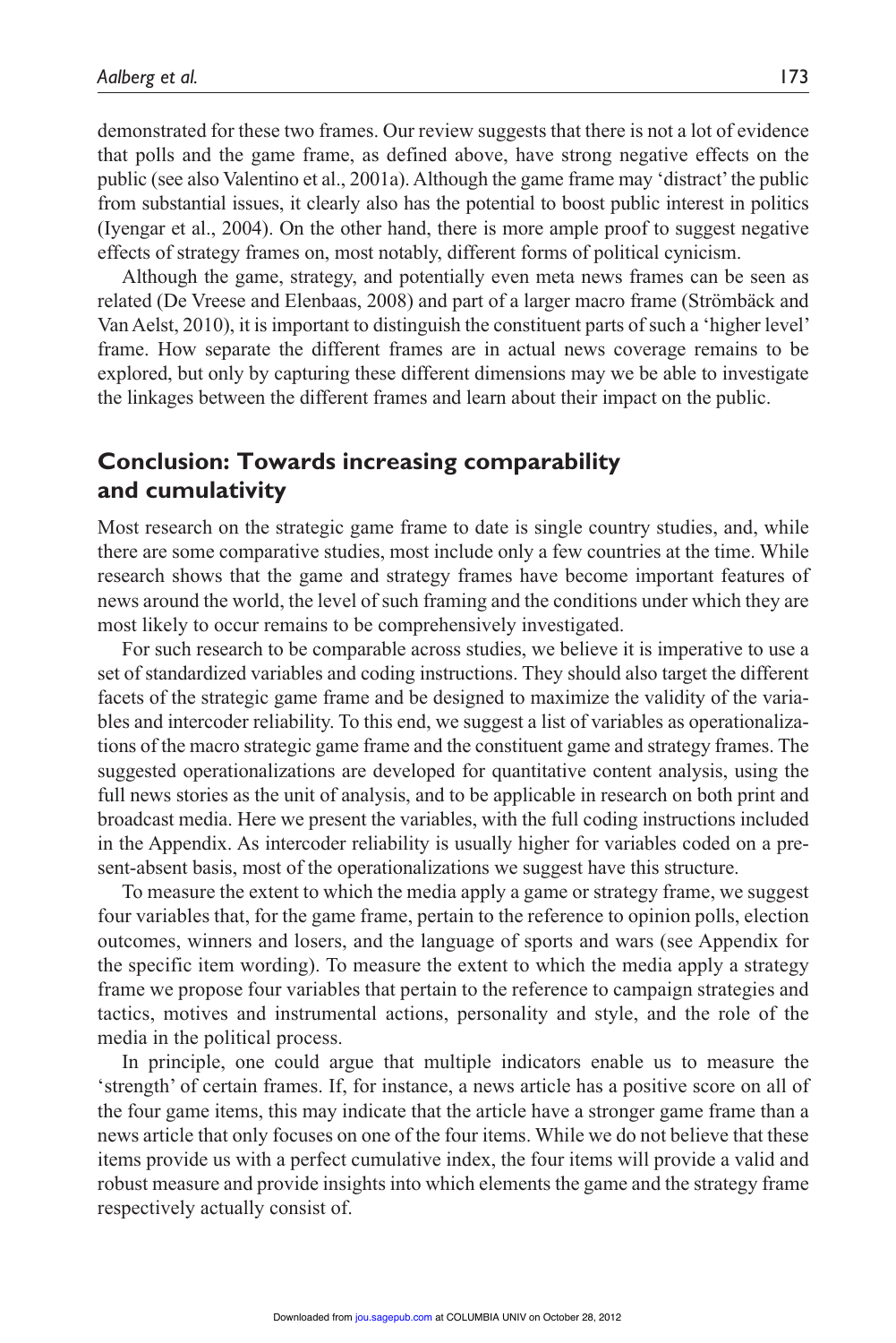Given that we see the game and the strategy frames as two equal but separate dimensions of an overall macro frame, we also need a variable targeting this macro frame on a dominant frame basis. Thus, in addition to the  $2 \times 4$  items tapping the game and strategy frames respectively, we also propose to code for the presence of an overall strategic game frame with a single item. This final variable, we suggest, will tap what the dominant framing of politics in a news story is, making it an overall distinction between strategic game framing and the coverage of politics in terms of substance, issues or policies. The dominant framing should be identified according to the amount of time, frequency and order of appearance of the various elements. Moreover, we believe that the headline and lead should be given extra weight in the judgment of what frame dominates the news story.

Taking a step back from our concrete recommendations, we can conclude that the strategic game frame is one of the most important concepts in research on the media's coverage of politics in general, and during election campaigns in particular. The extant literature shares common ground in this conclusion, but the pervasiveness of the frame and its sub-elements as well as the effects is disputed, while the different operationalizations have made it very difficult to draw firm conclusions. This is clearly a problem, as it has hampered research cumulativity.

We hope, however, that this article has contributed to the conceptual clarity around this concept, and will pave the way for an increased comparability between studies and hence cumulativity in our knowledge.

#### **References**

- Aalberg T and Brekken T (2007) Når spill og enkeltepisoder blir viktigst [When games and single episodes become most important]. In: Jenssen AT and Aalberg T (eds) *Den medialiserte politikken* [The mediatized politics]. Oslo: Universitetsforlaget, 177–196.
- Andersen K and Thorson SJ (1989) Public discourse or strategic game? Changes in our conception of elections. *Studies in American Political Development* 3: 262–278.
- Benoit WL, Steen KA and Hansen GJ (2005) *New York Times* coverage of presidential campaigns. *Journalism and Mass Communication Quarterly* 82(2): 356–376.
- Binderkrantz AS and Green-Pedersen C (2009) Policy or processes in focus? *The International Journal of Press/Politics* 14(2): 166–185.
- Blumler JG and Coleman S (2010) Political communication in freefall: The British case and others? *The International Journal of Press/Politics* 15(2): 139–154.
- Brettschneider F (1997) The press and the polls in Germany, 1980–1994: Poll coverage as an essential part of election campaign reporting. *International Journal of Public Opinion Research* 9(3): 248–265.
- Cappella JA and Jamieson KH (1997) *Spiral of Cynicism*. New York: Oxford University Press.
- D'Angelo P and Kuypers JA (eds) (2010) *Doing News Framing Analysis*. New York: Routledge.
- De Vreese CH (2003) *Framing Europe. Television News and European Integration*. Amsterdam: Aksant.
- De Vreese CH (2004) The effects of strategic news on political cynicism, issue evaluations and policy support: A two-wave experiment. *Mass Communication and & Society* 7(2):191–215.
- De Vreese CH (2005) The *Spiral of Cynicism* reconsidered. *European Journal of Communication* 20(3): 283–301.
- De Vreese CH (2009) Journalistic news frames. In: D'Angelo P and Kuypers J (eds) *Doing Framing Analysis*. New York: Routledge, 187–214.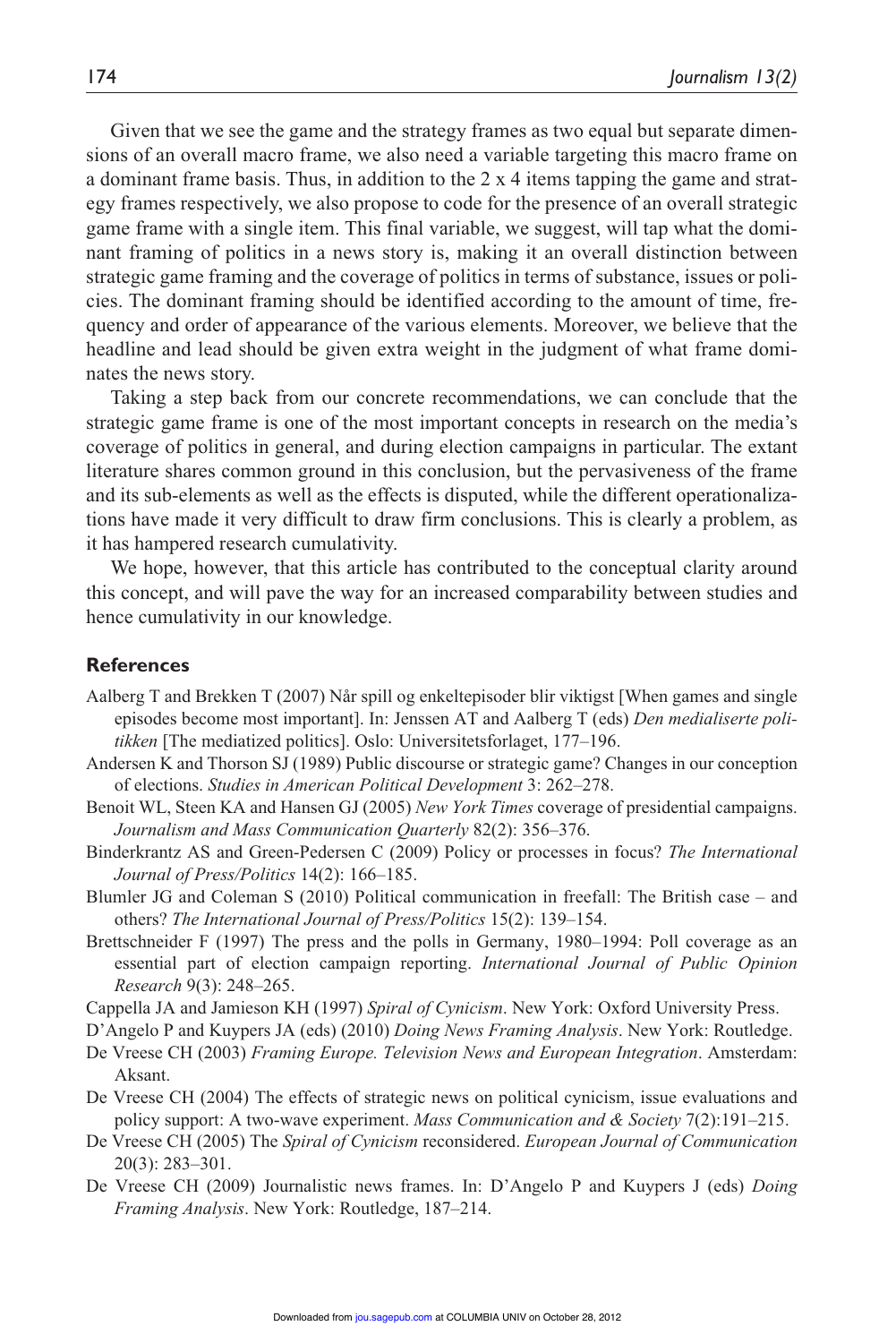- De Vreese CH and Elenbaas M (2008) Media in the game of politics: Effects of strategic metacoverage on political cynicism. *International Journal of Press/Politics* 13(3): 285–309.
- De Vreese CH and Elenbaas M (2010) Political publicity and spin. In: Brants K and Voltmer K (eds) *Political Communication in Postmodern Democracy*. Basingstoke: Palgrave.
- De Vreese CH and Semetko HA (2002) Cynical and engaged: Strategic campaign coverage, public opinion and mobilization in a referendum. *Communication Research* 29(6): 615–641.
- Entman RM (1993) Framing: Toward clarification of a fractured paradigm. *Journal of Communication* 43(4): 51–58.
- Esser F (2009) Metacoverage of mediated wars: How the press framed the role of the media and military news management in the Iraq wars of 1991 and 2003. *American Behavioral Scientist* 52(5): 709–734.
- Esser F and D'Angelo P (2003) Framing the press and the publicity process. A content analysis of meta-coverage in campaign 2000 network news. *American Behavioral Scientist* 46(5): 617–645.
- Esser F and D'Angelo P (2006) Framing the press and publicity process in US, British, and German election campaigns. A comparative study of metacoverage. *The Harvard International Journal of Press/Politics* 11(3): 44–66.
- Esser F and D'Angelo P (2003) Framing the press and the publicity process. A content analysis of meta-coverage in campaign 2000 network news. *American Behavioral Scientist* 46(5): 617–645.
- Esser F and Hemmer K (2008) Characteristics and dynamics of election news coverage in Germany. In: Strömbäck J and Kaid LL (eds) *Handbook of Election News Coverage around the World*. New York: Routledge, 289–307.
- Esser F, Reinemann C and Fan D (2001) Spin-doctors in the United States, Great Britain and Germany: Metacommunication about media manipulation. *Harvard International Journal of Press/Politics* 6(1): 16–45.
- Fallows J (1997) *Breaking the News*. New York: Vintage.
- Farnsworth SJ and Lichter SR (2011) *The Nightly News Nightmare. Media Coverage of US Presidential Elections, 1988–2008*, 3rd edn. Lanham, MD: Rowman & Littlefield.
- Galtung J and Ruge MH (1965) The structure of foreign news. The presentation of the Congo, Cuba and Cyprus crises in four Norwegian newspapers. *Journal of Peace Research* 2(1): 64–91.
- Gitlin T (1980) *The Whole World Is Watching: Mass Media in the Making and Unmaking of the New Left*. Berkley: University of California Press.
- Irwin GA and Van Holsteyn JJM (2008) What are they waiting for? Strategic information for the late deciding voters. *International Journal of Public Opinion Research* 20(4): 483–493.
- Iyengar S, Norpoth H and Hahn KS (2004) Consumer demand for election news: The horserace sells. *Journal of Politics* 66(1): 157–175.
- Jamieson KH (1992) *Dirty Politics*. New York: Oxford University Press.
- Jamieson KH (1996) *Assessing the Quality of Campaign Discourse 1960, 1980, 1988, and 1992*. Philadelphia: Annenberg Public Policy Center of University of Pennsylvania.
- Just M, Crigler A and Buhr T (1999) Voice, substance, and cynicism in presidential campaign media. *Political Communication* 16(1): 25–44.
- Kedar O (2009) *Voting for Policy, Not Party. How Voters Compensate for Power Sharing*. Cambridge: Cambridge University Press.
- Kerbel MR, Apee S and Ross MH (2000) PBS ain't so different. Public broadcasting, election frames, and democratic empowerment. *Harvard International Journal of Press/Politics* 5(4): 8–32.
- Lavrakas PJ and Traugott MW (2000) Why election polls are important to a democracy: An American perspective. In: Lavrakas PJ and Traugott MW (eds) *Election Polls, the News Media, and Democracy*. New York: Seven Bridges Press, 3–19.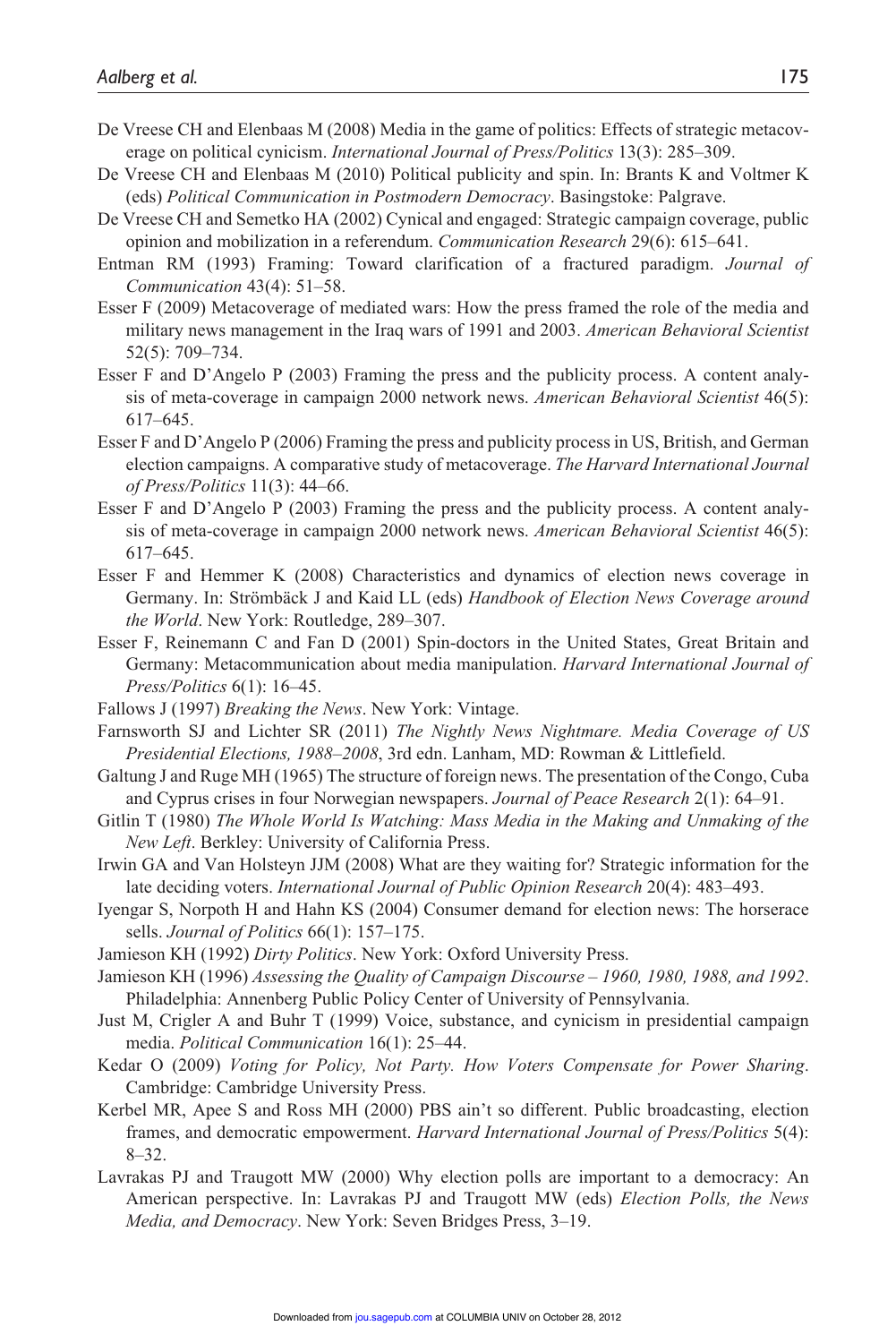- Lawrence RG (2000) Game-framing the issues: Tracking the strategy frame in public policy news. *Political Communication* 17(2): 93–114.
- Matthes J (2009) What's in a frame? A content analysis of media framing studies in the world's leading communication journals, 1990–2005. *Journalism and Mass Communication Quarterly* 86: 349–367.
- Meyer P and Potter D (1998) Pre-election polls and issue knowledge in the 1996 US presidential election. *Harvard International Journal of Press/Politics* 3(4):35–41.
- Newton K (2006) May the weak force be with you: The power of the mass media in modern politics. *European Journal of Political Research* 45(2): 209–234.
- Norris P (2000) *A Virtuous Circle. Political Communications in Postindustrial Societies*. Cambridge: Cambridge University Press.
- Patterson TE (1993) *Out of Order*. New York: Vintage.
- Patterson TE (2000) The United States: News in a free-market society. In: Gunther R and Mughan A (eds) *Democracy and the Media. A Comparative Perspective*. New York: Cambridge University Press, 241–265.
- Rhee YW (1997) Strategy and issue frames in election campaign coverage: A social cognitive account of framing effects. *Journal of Communication* 47(3): 26–48.
- Semetko HA and Valkenburg PM (2000) Framing European politics: A content analysis of press and television news. *Journal of Communication* 50(2): 93–109.
- Sheafer T, Weimann G and Tsfati Y (2008) Campaigns in the Holy Land: The content and effects of elections news coverage in Israel. In: Strömbäck J and Kaid LL (eds) *Handbook of Election News Coverage around the World*. New York: Routledge, 209–225.
- Skewes EA (2007) *Message Control. How News Is Made on the Presidential Campaign Trail*. Lanham, MD: Rowman & Littlefield.
- Sonck N and Loosveldt R (2008) Making news based on public opinion polls. The Flemish case. *European Journal of Communication* 23(4): 490–500.
- Strömbäck J and Aalberg T (2008) Election news coverage in democratic corporatist countries: A comparative study of Sweden and Norway. *Scandinavian Political Studies* 31(1): 91–106.
- Strömbäck J and Dimitrova DV (2006) Political and media systems matter: A comparison of election news coverage in Sweden and the United States. *The Harvard International Journal of Press/Politics* 11(4): 131–147.
- Strömbäck J and Dimitrova DV (2011) Mediatization and media interventionism. A comparative analysis of Sweden and the United States. *The International Journal of Press/Politics* 16(1): 30–49.
- Strömbäck J and Kaid LL (eds) (2008) *Handbook of Election News Coverage around the World*. New York: Routledge.
- Strömbäck J and Luengo ÓG (2008) Polarized pluralist and democratic corporatist models. A comparison of election news coverage in Spain and Sweden. *The International Communication Gazette* 70(6): 547–562.
- Strömbäck J and Shehata A (2007) Structural biases in British and Swedish election news coverage. *Journalism Studies* 8(5): 798–812.
- Strömbäck J and Van Aelst P (2010) Exploring some antecedents of the media's framing of election news: A comparison of Swedish and Belgian election news. *International Journal of Press/Politics* 15(1): 41–59.
- Valentino NA, Beckmann MN and Buhr TA (2001a) A spiral of cynicism for some: The contingent effects of campaign news frames on participation and confidence in government. *Political Communication* 18(4): 347–367.
- Valentino NA, Buhr TA and Beckmann MN (2001b) When the frame is the game: Revisiting the impact of 'strategic' campaign coverage on citizens' information retention. *Journalism and & Mass Communication Quarterly* 78: 93–112.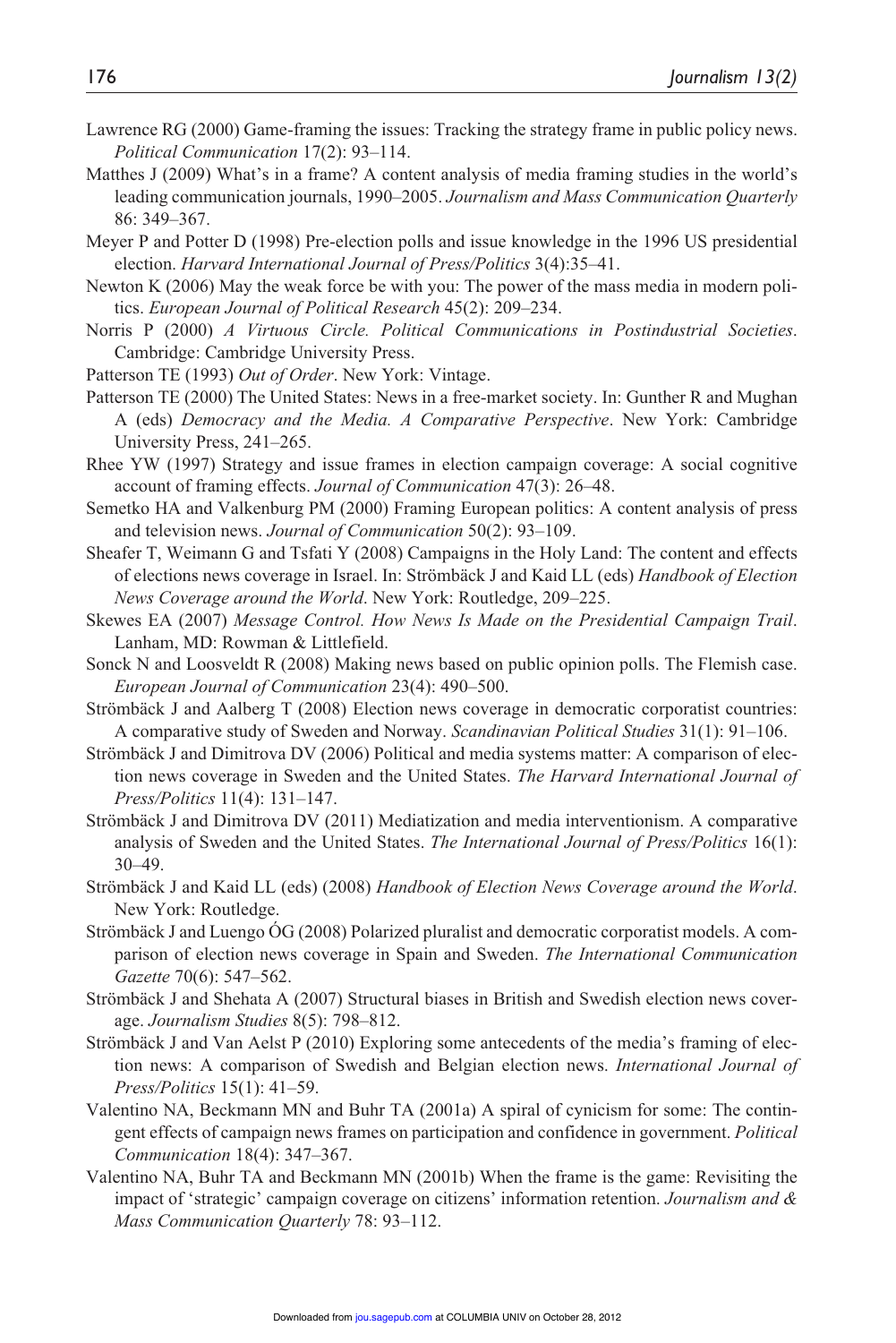Van Aelst P, Sheafer T and Stanyer J (2012) Personalization of politics in the news. *Journalism* 13(2).

- Zaller JR (2001) The rule of product substitution in presidential campaign news. In: Katz E and Warshel Y (eds) *Election Studies. What's Their Use?* Boulder, CO: Westview Press, 247–270.
- Zhao X and Bleske GL (1998) Horse-race polls and audience issue learning. *The International Journal of Press/Politics* 3(4): 13–34.

## **Biographical notes**

Toril Aalberg is Professor in Media Sociology at the Department of Sociology and Political Science at the Norwegian University of Science and Technology (NTNU) in Trondheim.

Jesper Strömbäck is Professor in Media and Communication, and Professor and Chair in Journalism, at Mid Sweden University. He is also research director at the Centre for Political Communication Research at Mid Sweden University.

Claes H. de Vreese is Professor and Chair of Political Communication. He is Director of the Center for Politics and Communication and Scientific Director of the Amsterdam School of Communication Research (ASCoR) in the Department of Communication Science at the University of Amsterdam.

### **Appendix:** Coding instructions

#### **Game frame**

| (1) Does the story deal<br>with opinion polls and<br>politicians' or parties'<br>standing in the polls?                                                                 | This variable has two codes: $0 = no$ , $1 = yes$ . Coders should<br>type I if the news story at least once mentions opinion polls<br>and the standing of political parties or individual candidates in<br>these. Coders should also type I if the news story includes<br>references to generic 'polls' or 'the opinion' and the standing<br>of political parties or candidates according to 'polls' or 'the<br>opinion'. Otherwise coders should type 0. |
|-------------------------------------------------------------------------------------------------------------------------------------------------------------------------|-----------------------------------------------------------------------------------------------------------------------------------------------------------------------------------------------------------------------------------------------------------------------------------------------------------------------------------------------------------------------------------------------------------------------------------------------------------|
| (2) Does the story deal<br>with politicians, parties<br>or other actors in<br>relation to potential<br>election outcomes and/<br>or coalitions/government<br>formation? | This variable has two codes: $0 = no$ , $1 = yes$ . Coders should<br>type I if the news story reports or speculates about election<br>results or government/coalition formations. Otherwise<br>coders should type 0.                                                                                                                                                                                                                                      |
| (3) Does the story deal with<br>politicians, parties or other<br>actors winning or losing<br>(elections, debates or in<br>general)?                                     | This variable has two codes: $0 = no$ , $1 = yes$ . Coders should<br>type I if the news story at least once refers to whether<br>politicians, parties or other actors are winning or losing with<br>respect to elections, debates or in general. Otherwise coders<br>should type 0.                                                                                                                                                                       |
| (4) Does the story make use<br>of a language of sports or<br>war?                                                                                                       | This variable has two codes: $0 = no$ , $1 = yes$ . Coders should<br>type I if the news story at least once makes use of a language<br>of sports and war, such as battle, competition, winning, or<br>fight. Only exempted expression is 'campaign'. Otherwise<br>coders should type 0.                                                                                                                                                                   |